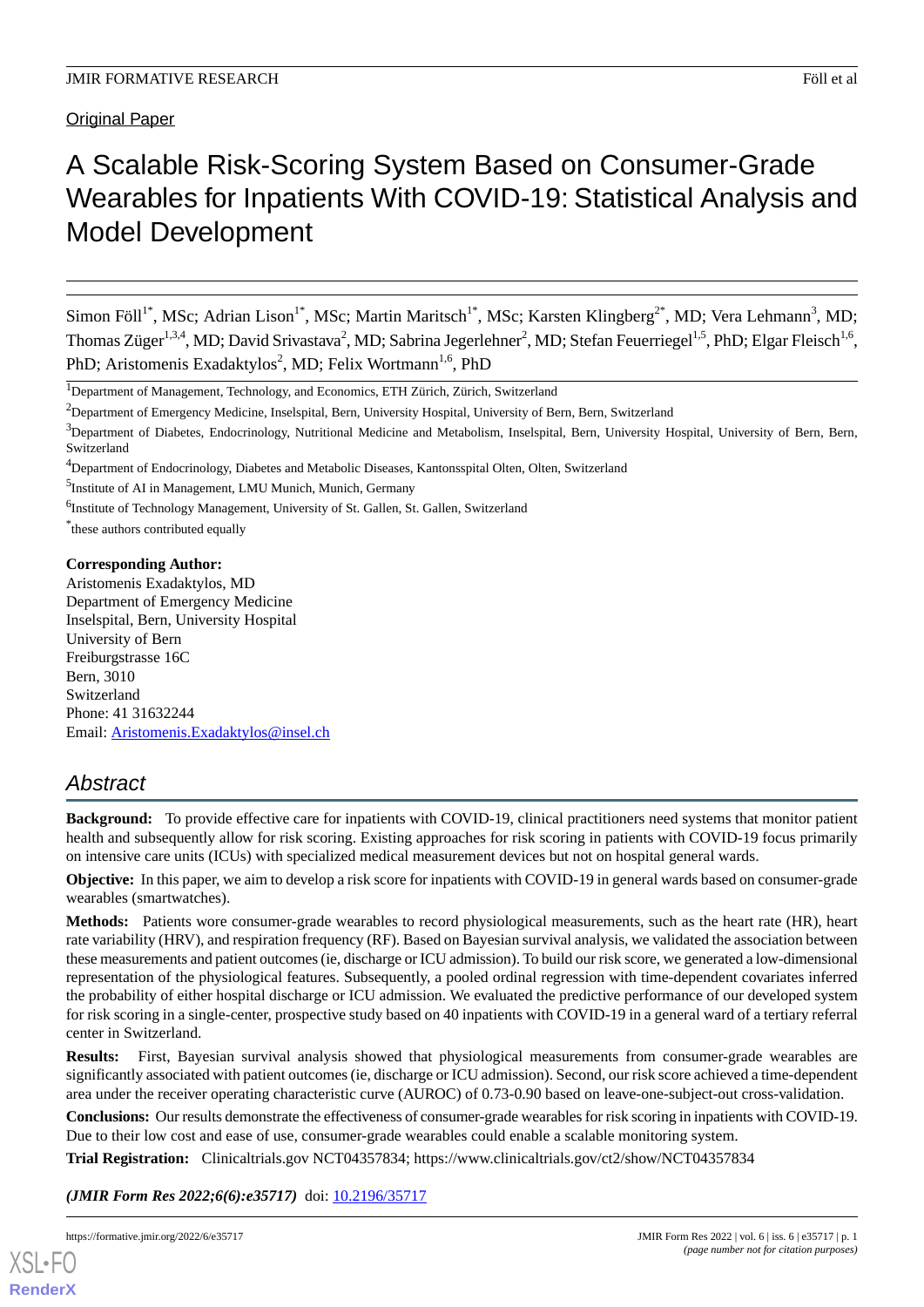## **KEYWORDS**

COVID-19; risk scoring; wearable devices; wearable; smartwatches; smartwatch; Bayesian survival analysis; remote monitoring; patient monitoring; remote patient monitoring; smart device; digital health; risk score; scalable; general ward; hospital; measurement tool; measurement instrument

## *Introduction*

Health trajectories from patients with COVID-19 show large variability with sudden deterioration in the disease state and uncertain outcomes [\[1](#page-9-0)-[4\]](#page-9-1). Hence, to provide effective care, clinical practitioners need systems that allow for monitoring the health trajectory of patients with COVID-19, especially during hospitalization [\[5](#page-9-2)[-8](#page-9-3)]. Such systems can then be used to estimate the risk of a deterioration in the health condition and thus generate early warnings of critical conditions. In clinical practice, this enables the allocation of resources to patients in need and supports early responses to critical conditions [[6,](#page-9-4)[9-](#page-9-5)[11\]](#page-9-6).

Prior research has developed systems for monitoring patients with COVID-19 in different settings. One research stream detects the onset of COVID-19 using wearables (eg, smartphones) [[12-](#page-9-7)[14\]](#page-9-8) and thus addresses the time before hospitalization. Another literature stream focuses on risk scoring for patients in intensive care units (ICUs) [[7](#page-9-9)[,8](#page-9-3),[15](#page-9-10)[-17](#page-10-0)]. Here, monitoring systems are customized for the needs in intensive care and thus build upon specialized and often proprietary medical devices for physiological measurements. Vital signs, such as the heart rate (HR) or respiration frequency (RF), have been found to be predictive of critical health conditions [\[7](#page-9-9),[16\]](#page-10-1).

In contrast, research is needed that develops systems for risk scoring for inpatients in general wards, which presents the focus of this work. This requires a custom risk score tailored to the corresponding patient population and nonspecialized monitoring devices that are available in general wards. For inpatients with COVID-19 in general wards, we propose the use of consumer-grade wearables (smartwatches) for monitoring and subsequent risk scoring due to their low cost, ease of use, and, thus, potential scalability. Previously, research has demonstrated the clinical relevance of consumer-grade wearables for longitudinal physiological measurements [\[18](#page-10-2)[,19](#page-10-3)]. Further, they have been used for monitoring the progression of various other diseases (eg, diabetes mellitus [[20](#page-10-4)[,21](#page-10-5)]), yet their effectiveness for inpatients with COVID-19 in general wards remains to be confirmed.

In this paper, we develop a risk score for inpatients with COVID-19 in general wards based on scalable consumer-grade wearables (see [Figure 1](#page-1-0) for our overview). The consumer-grade wearables are used to monitor physiological measurements of patients: HR, heart rate variability (HRV), and RF. Based on these measurements, our risk score assesses the risk of different patient outcomes, defined as the probability of hospital discharge and ICU admission.

<span id="page-1-0"></span>Figure 1. Monitoring and risk scoring. To develop a scalable risk score, physiological features were computed from wearable measurements. Next, Bayesian survival analysis was conducted to assess the association between the physiological features and patient outcomes. Lastly, a scalable risk score was developed. This study was designed to demonstrate the effectiveness of consumer-grade wearables for a scalable risk-scoring system in inpatients with COVID-19 in the general ward. ICU: intensive care unit.



## *Methods*

## **Study Procedure**

In visit 1 (V1), a study investigator explained the nature, purpose, and risks of the study and provided eligible patients with a copy of the patient information sheet. If written informed consent was obtained and eligibility criteria were met, the remaining screening information was obtained. A patient number was assigned to each patient in ascending order.

Eligible patients were provided with a Garmin vívoactive 4S (Garmin International Inc., Olathe, Kansas, USA) smartwatch and a Xiaomi Redmi 9 (Xiaomi Corp., Beijing, China) smartphone. Patients wore the wearable on the wrist of the dominant hand, if possible (otherwise the other hand).

After mounting the devices, the study investigator controlled the function of the devices and checked whether data transfer was working properly. In addition, the patient was instructed to fully charge both devices once per day or as needed. The smartwatch was worn during the whole study duration, that is,

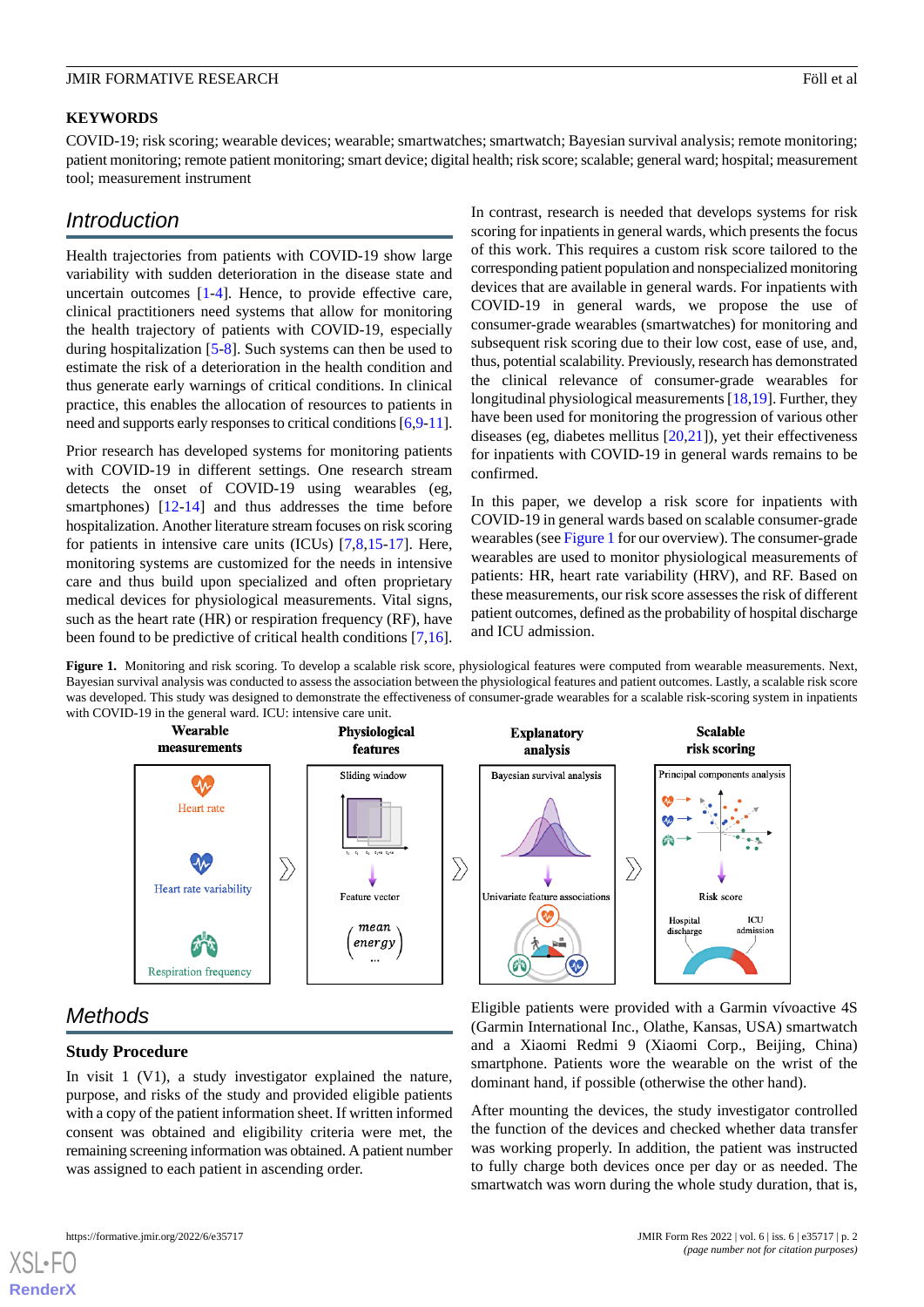from hospitalization in the general ward until the patient was admitted to the ICU or discharged home.

The study investigators were equipped with a monitoring dashboard allowing for observation of the charging status as well as functionality of the devices in use. If a patient was not capable of charging the devices themselves or the devices were not working properly, a member of the study team directly approached the patient and either charged the devices or solved possible technical issues.

In visit 2 (V2, close-out visit), the treating physician in the general ward informed the study team that 1 of the close-out criteria (admitted to the ICU or discharged home) had been met. A member of the study team then visited the patient and initiated the close-out visit. During V2, patients returned the wearable, the smartphone, and the charging cable. Completeness of data transfer to the back-end server was checked, and thereafter, all data on the devices were deleted.

#### **Ethical Considerations**

The study followed the Declaration of Helsinki, the guidelines of good clinical practice, Swiss health laws, and the ordinance on clinical research. The study was approved by the local ethics committee of Bern, Switzerland (ID 2020-00874). Each patient provided informed written consent before any study-related procedure.

#### **Data Collection**

The technical backbone of our data collection comprised 2 components: (1) a smartwatch that continuously collected physiological parameters and (2) a custom smartphone app to transfer the data to our server. In particular, the collected data were first transferred via Bluetooth to our self-developed smartphone app. Subsequently, the data were sent to a central database.

The smartwatch was used for measuring various physiological parameters. The recorded sensor measurements were the accelerometer (ACC), interbeat interval (IBI), HR, and RF. The ACC was sampled with 25 Hz. The HR and RF were logged once per minute. The IBI was recorded by logging the time of each heartbeat. The HR, IBI, and RF were derived from the photoplethysmography (PPG) sensor of the wearable.

Additional patient demographics (ie, patient age and sex) were collected by the clinical practitioners.

#### **Data Processing**

Data gathered from sensors embedded in consumer-grade wearable devices come along with inherent challenges for clinical usage. In particular, consumer smartwatches are by no means certified medical devices, and their sensor data may be subject to noise and missing values. We thus performed customized preprocessing of the sensor data as follows.

The HRV was computed based on a time series of IBIs. Of note, variability measures retrieved from an optical PPG signal should be referred to as pulse rate variability (PRV), whereas the variability measures retrieved from an electrocardiogram (ECG) should be referred to as the HRV. Since variability measures are significantly correlated, we followed the convention and

speak here of the HRV [\[22](#page-10-6)-[24\]](#page-10-7). First, measurement artifacts were filtered by removing IBIs that differed by more than 20% from the preceding IBI [\[25](#page-10-8)]. Furthermore, we used an adaptive threshold analysis for the HRV that discarded time windows with less than half of the expected heartbeats recorded by the measurement device [[26\]](#page-10-9). This adaptive threshold prevents HRV values from being distorted due to insufficient data in a time window. Subsequently, the HRV in both the time domain and the frequency domain was calculated according to international guidelines [[25\]](#page-10-8). For the frequency-domain features, one needs to estimate the power spectral density [\[27](#page-10-10)]. The time between 2 heartbeats changes. Hence, the IBI series is irregularly sampled. To avoid resampling, which bears the risk of distorted HRV features in case the proportion of missing data increases, we relied on the Lomb-Scargle method [[28-](#page-10-11)[32\]](#page-10-12).

## **Feature Engineering**

Our data showed substantial variation in the HR, HRV, and RF throughout the day, which was most likely due to changes in patient activity patterns. A confirmatory check showed strong dependence on the intensity of body movements throughout the day (see [Multimedia Appendix 1\)](#page-8-0). To compute daily physiological features that are robust against the activity patterns of patients and their biological rhythms, measurements taken during a time window from midnight to 5:00 a.m. each day were used. This time frame roughly corresponds to the phase of patients' night rest, as characterized by stable physiological measurements and minimal body movements (see [Multimedia](#page-8-0) [Appendix 1\)](#page-8-0).

The wearable-based measurements of the HR, HRV, and RF were aggregated into a single value per time window using feature engineering. For the HR and RF, we computed 15 statistical features that reflect different properties of the distribution over time (eg, mean, skewness, SD). For the HRV, there exists an extensive amount of research on the effect of the window size on HRV features [\[33](#page-10-13)-[36\]](#page-10-14). Here, we followed recommendations by Malik et al [\[25](#page-10-8)] and computed 19 time-domain and frequency-domain HRV features over intervals of 300 seconds before taking the mean over the full time window. The detailed list of features is provided in **Multimedia** [Appendix 1](#page-8-0). To ensure representativeness of the features, we required a sufficient number of valid measurements during the night—reasonably, minimum data of half of the measuring period during the night. After the application of all quality criteria (ie, IBI quality criteria and minimum coverage of the measurement period), 114 (69.1%) of 165 observations were retained. Here, 1 observation represents the aggregated physiological measurements of a patient from 1 specific night. Throughout the paper, the combination of wearable-based measurements (HR, HRV, RF) and feature engineering is referred to as *physiological features*.

For both preprocessing and feature engineering, we leveraged the publicly available Python package FLIRT, which is tailored to process wearable data [[37\]](#page-10-15). By choosing the parameters as stated before, the entire pipeline can be reproduced.

 $XS$  $\cdot$ FC **[RenderX](http://www.renderx.com/)**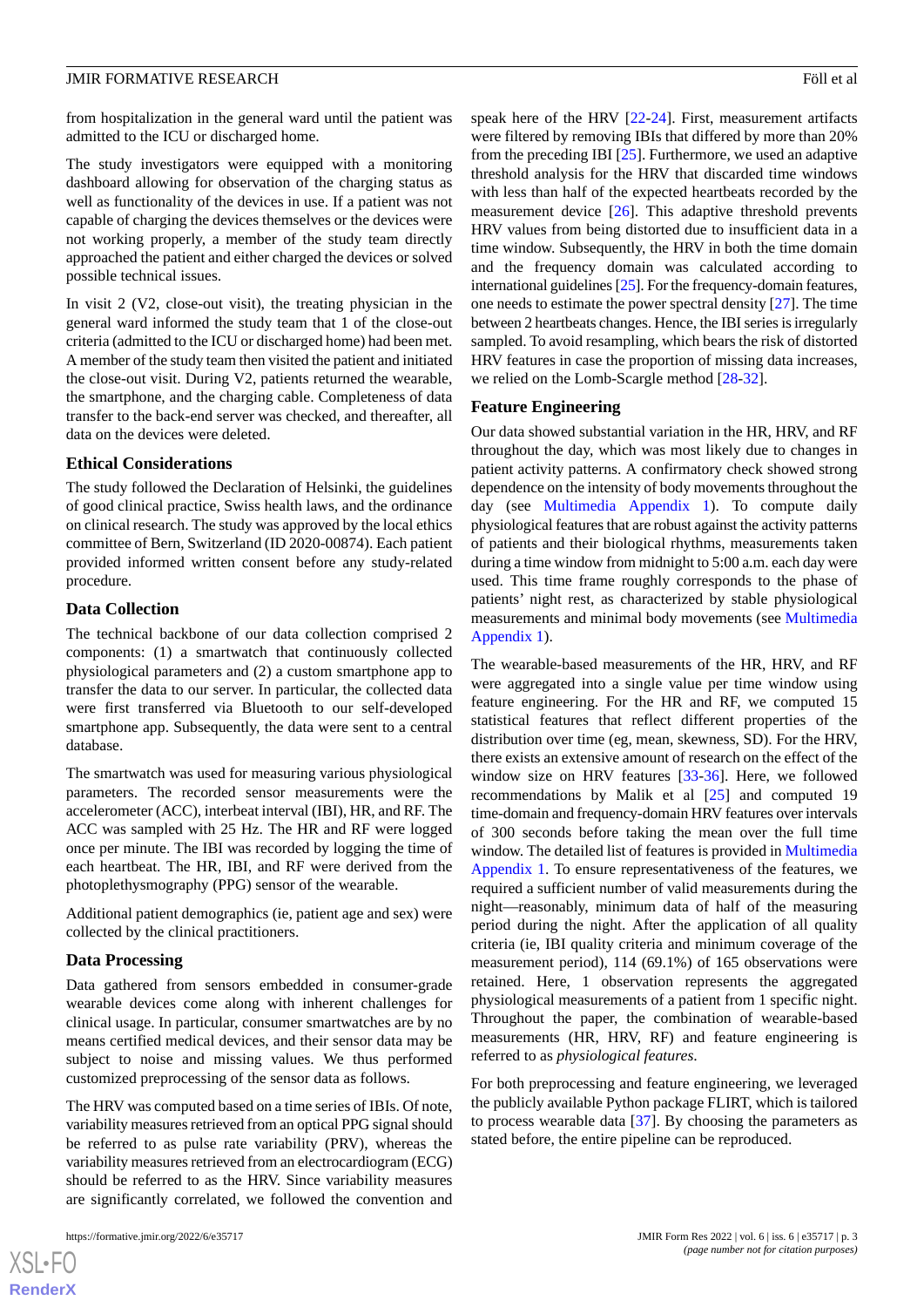## **Explanatory Analysis of the Association of Physiological Features With Patient Outcomes**

To assess the association of physiological features with observed patient outcomes (ie, hospital discharge vs ICU admission), survival analysis was conducted. This allowed us to appropriately account for the time-to-event nature of the data and the presence of right censoring (see the Results section). Since the physiological features were updated each day, they were represented by time-dependent covariates in our survival analysis. Accordingly, a pooled regression approach [[38](#page-11-0)[,39](#page-11-1)] was chosen to flexibly account for the time dependence of the covariates. Moreover, as we did not observe an ICU readmission after a hospital discharge, both events should be regarded as competing risks and modeled via cause-specific hazards [[40\]](#page-11-2). To make optimal use of the data in our study, both hazards for hospital discharge and ICU admission were estimated in a joint model. Specifically, the probabilities of hospital discharge, ICU admission, or no event (ie, continued stay) of patient "i" on day "t" were related to a regression function of the physiological features from the previous night. The probabilities were modeled jointly via an ordinal regression using a cumulative probability model with complementary log-log link [\[41](#page-11-3)-[43\]](#page-11-4). This can also be interpreted as modeling the health condition of patients through a latent variable, where hospital discharge indicates a better health condition than continued stay and continued stay indicates a better health condition than ICU admission. An ordinal regression model accurately reflects this relationship, while offering high flexibility. Additionally, patient age and sex were considered demographic features. The model was specified in a fully Bayesian framework. Thereby, we ensured the robustness of our analysis by appropriately quantifying the uncertainty in parameter estimates. This is particularly important for limited sample sizes, as may likely be the case with newly emerged diseases. The formal specification of our model is provided in [Multimedia Appendix 2](#page-8-1). Of note, our approach has a particular connection with the well-known proportional hazards model [\[44](#page-11-5)] and can be interpreted as a Cox regression with time-dependent covariates that further accounts for competing risks in a joint model of hospital discharge and ICU admission probability.

In our explanatory analysis, we estimated univariate associations, which allowed us to identify the association of individual physiological features with patient health. Thus, a separate model was fitted for each physiological feature.

#### **Development of a Risk Score**

To develop a risk score based on the physiological features, a parsimonious 2-step approach was chosen. That is, we first used feature engineering and principal component analysis (PCA) to obtain a low-dimensional but comprehensive representation of patients' physiological state. This representation was then linked to patient outcomes through a Bayesian survival model that was similar to the models used in our explanatory analysis. We chose this approach over alternative methods (eg, deep learning) due to several reasons. First, the use of a parametric model can effectively reduce the risk of overfitting, while the feature engineering still allows us to use high-dimensional sensor data. Moreover, by jointly modeling the probabilities of

hospital discharge and ICU admission, the risk score makes optimal use of the available data and can be readily interpreted as an overall indicator of patient condition. Finally, the use of Bayesian modeling ensures robust results even with limited amounts of data and appropriately quantifies uncertainty in the risk score.

The risk score was constructed by combining multiple physiological features into an overall metric. For this, we proceeded as follows: (1) The coefficients of the explanatory models were used to select physiological features of the HR, HRV, and RF that showed a relevant association (80% credible interval [CrI], excluding 0) with patient outcomes. (2) Since many features of the same measurement were strongly correlated, dimensionality reduction via PCA [[45\]](#page-11-6) was applied to generate a lower-dimensional representation of the underlying physiological information. (3) Pooled logistic least absolute shrinkage and selection operator (LASSO) regressions were employed to identify principal components (PCs) with high predictive power. Here, the PCs were used as predictors for the probability of either hospital discharge or ICU admission on a given day. The tuning parameter  $\lambda$  for the LASSO regularization was chosen via cross-validation. All PCs with nonzero coefficients were selected. (4) The risk score was computed from the linear predictor of a similar ordinal regression model as for the explanatory analysis but with the selected PCs as covariates. Correspondingly, a larger risk score implies a higher probability of ICU admission and a lower probability of hospital discharge. The probability of continued stay (ie, neither hospital discharge nor ICU admission) is  $P_{\text{continued stay}} = 1 - P_{\text{discharge}} P_{\text{ICU}}$ .

#### **Estimation and Performance Evaluation**

All model parameters were estimated using a fully Bayesian framework [[46](#page-11-7)[-48](#page-11-8)]. Weakly informative priors were used for all parameters [\[49\]](#page-11-9), and the estimation was checked by following best-practice recommendations in Bayesian modeling [\[46](#page-11-7),[50\]](#page-11-10). Details of the estimation and model checking are provided in [Multimedia Appendices 2](#page-8-1) and [3.](#page-8-2)

The performance of the developed risk score was evaluated via leave-one-patient-out cross-validation. The cross-validation covered all relevant preprocessing steps, including PCA. We assessed the performance in terms of discrimination accuracy via time-dependent receiver operating characteristic (ROC) curves using the incident case approach with dynamic controls (I/D) [[51](#page-11-11)[,52](#page-11-12)]. Moreover, in survival models with competing risks, ROC curves must be cause specific. Due to the small number of patients with ICU admission in our sample, we here focused on the ROC curve for hospital discharge. The ROC curve of the risk score–based prediction of hospital discharge for varying length of stay was thus evaluated to obtain a time-dependent area under the receiver operating characteristic curve (AUROC; see [Multimedia Appendix 2](#page-8-1) for details). The time-dependent AUROC assesses the predictive accuracy of the risk score to discriminate between patients who are discharged after a given number of days and patients who continue to stay in the hospital [\[52](#page-11-12)]. It can be interpreted as the probability that a random patient who is discharged on day "t"

 $XS$  $\cdot$ FC **[RenderX](http://www.renderx.com/)**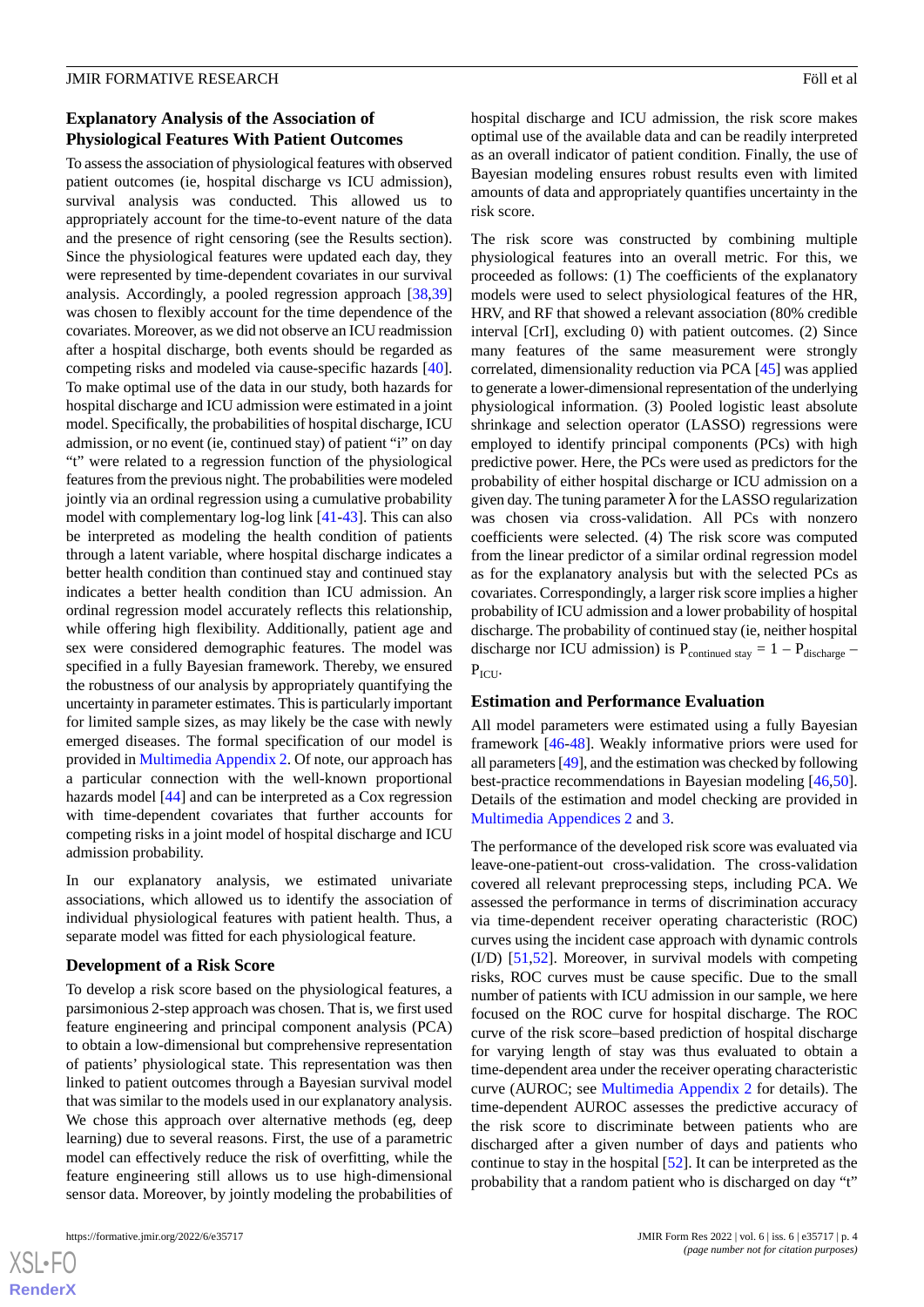has a higher predicted hazard of discharge than a random patient who continues to stay in the hospital [\[53](#page-11-13)].

To assess the added value of continuous physiological measurements for monitoring a patient's health throughout their hospital stay, we compared our risk score model to an alternative model that uses only data from the first night of hospital stay but is otherwise identical. The time-dependent AUROC was computed for both risk score models and compared across a varying length of stay in the hospital. We evaluated the length of stay for which a sufficient number of observations was available (ie, up to 6 days), corresponding to 87% of all observed lengths of stay. In the Results section, we further report a smoothed AUROC over time using the nearest-neighbor estimator for time-dependent ROC curves [[54\]](#page-11-14). Our code is available in the official code repository [\[55](#page-11-15)].

## *Results*

#### **Study Setting**

We conducted an observational study (see the study flowchart in [Figure 2\)](#page-4-0) between October 2020 and June 2021 in the general ward of a tertiary referral center in Switzerland. In total, 46 patients were recruited according to 2 different scenarios of recruitment and enrollment in the study: (1) Patients who attended the emergency ward and were hospitalized with suspicion of COVID-19 were recruited directly during their initial evaluation, and (2) additionally, all inpatients tested positive for SARS-CoV-2 were reported to the study team automatically with an email alert from the laboratory and thereafter contacted (in-hospital visit) by a member of the study team. Either of the following patient outcomes were possible: (1) hospital discharge or (2) ICU admission.

Inclusion criteria were age greater than 18 years, suspicion of COVID-19 or patient testing positive for SARS-CoV-2, and hospitalization in the general ward. Exclusion criteria were direct transfer from an emergency ward or external institution to the ICU (ie, no hospitalization in the general ward of the study institution). Further exclusion criteria were that the smartwatch could not be attached around the wrist of the patient, known allergies to components of the smartwatch, and rejection of ICU admission in the patient decree.

After screening, 1 (2.2%) of 46 individuals was excluded due to a negative SARS-CoV-2 result, 4 (8.7%) patients were excluded due to technical problems during the recording (eg, persistent interruptions of the Bluetooth connection between wearable and smartphone) or nonadherence to the prescribed measurement regime, and 1 (2.2%) individual was excluded because the hospital discharge occurred on the same day of hospitalization. In total, 40 (87%) patients remained. Of these, 7 (17.5%) were admitted to an ICU during their hospital stay (after a median of 2 days), and 31 (77.5%) were discharged without a subsequent ICU stay (after a median of 4 days). In addition, 2 (5%) patients dropped out before their outcome was recorded and were thus treated as right-censored in our analysis.

<span id="page-4-0"></span>Figure 2. Overview of study with a study flowchart. Data were obtained according to the study flowchart. During visit 1 (V1), 46 eligible patients were recruited. After hospitalization in the general ward, patients were equipped with a consumer-grade wearable (smartwatch). We excluded patients with suspected COVID-19 in the case of a negative SARS-CoV-2 test (n=1). In addition, patients were excluded due to nonadherence to measurement principles or interruptions in connectivity  $(n=4)$  and self-discharge on the same day as hospital admission  $(n=1)$ . During visit 2 (V2), we recorded the patient outcomes (ie, discharge, n=31, vs ICU admission, n=7). Patients with unknown outcomes were right-censored (n=2). ICU: intensive care unit.



## **Association of Physiological Features With Patient Outcomes**

[Figure 3](#page-5-0) shows the association of physiological features with patient outcomes. Specifically, we reported standardized coefficients of the physiological features obtained from survival models adjusting for patient age and sex. A positive coefficient indicates that an increase in the value of a physiological feature on day "t" is associated with a higher probability of ICU admission as well as a lower probability of hospital discharge on day "t." In contrast, a negative coefficient indicates that an

[XSL](http://www.w3.org/Style/XSL)•FO **[RenderX](http://www.renderx.com/)**

increase in the value of a physiological feature is associated with a lower probability of ICU admission and a higher probability of hospital discharge on a given day.

Overall, 49 different univariate associations were estimated (ie, with 15, 30.6%, features related to the HR, 19, 38.8%, features related to the HRV, and 15, 30.6%, features related to the RF). For features related to the HR, we found the following associations: a higher HR was associated with worsened patient outcomes. In particular, we found that an increase in the mean HR indicated a deterioration in the patient's condition (coefficient 0.71, 95% CrI 0.20-1.32). A similar association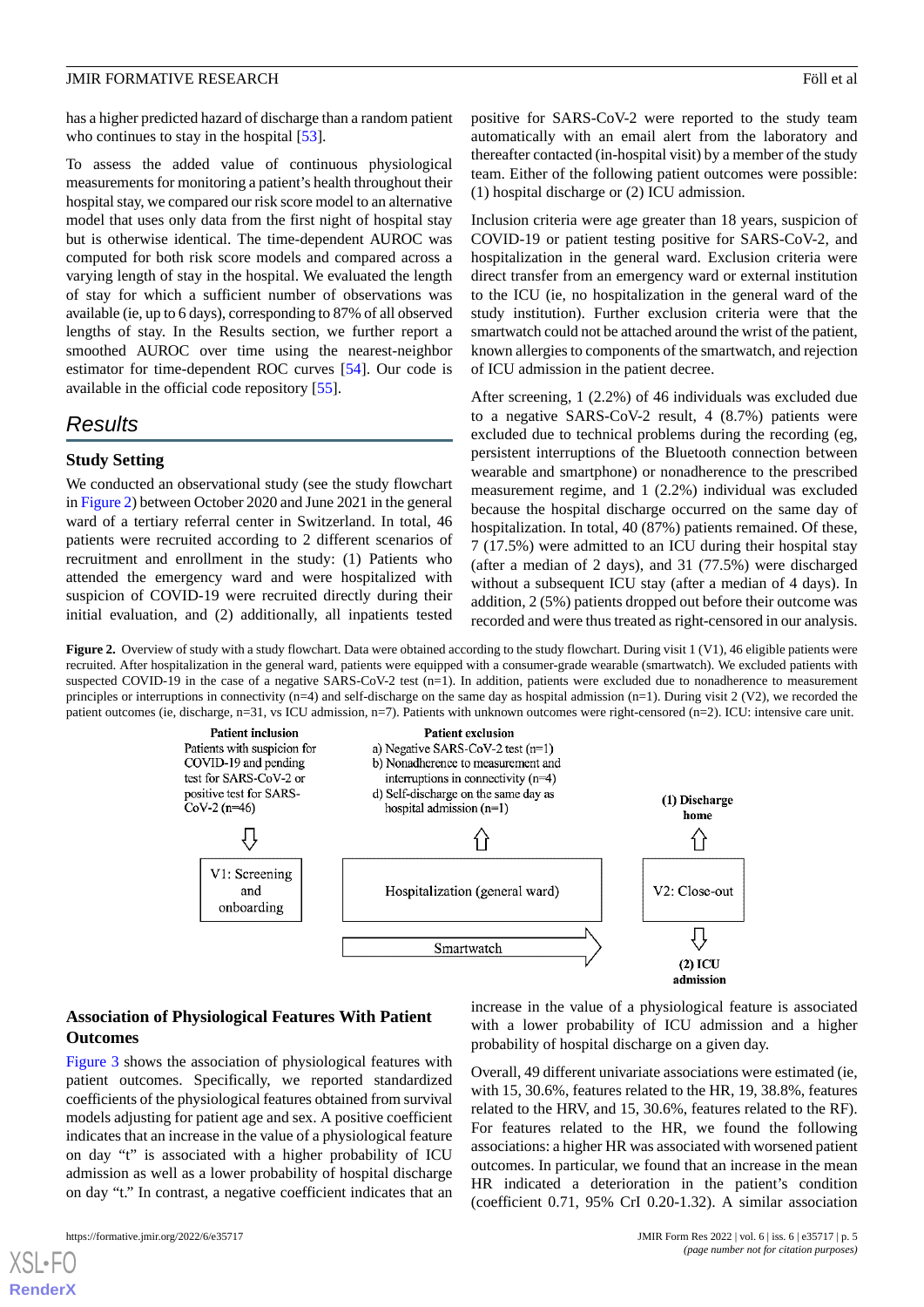was found for several other features, including the maximum HR (coefficient 0.46, 95% CrI 0.03-0.94). For entropy-based features, the estimated relationship remained largely uncertain, however. For features related to the HRV, we found that increases were associated with improved patient outcomes. For example, an increase in the standard deviation of normal-to-normal intervals (SDNN) indicated an improvement of the patient condition (coefficient –0.28, 95% CrI –0.82 to 0.21). Moreover, several features related to the RF showed a positive association, where larger values indicated a worsened patient outcome. For example, increases in the 95% quantile of the RF were associated with a deterioration in the patient's condition (coefficient 0.77, 95% CrI 0.19-1.51). The same was

observed for the RF SD (0.46, 95% CrI –0.05 to 1.06). Altogether, these associations establish that the risk of a worsened condition among inpatients with COVID-19 can be identified through health measurements from consumer-grade wearables.

As part of our robustness checks, various alternative model specifications were tested (ie, changes with respect to the time window used for physiological measurements, the time trend, subject-specific variation, the cumulative distribution function, and wider priors; see [Multimedia Appendix 4](#page-9-11)). We obtained similar estimates for all models, thus implying that the estimated associations between physiological features and patient outcomes remain robust.

<span id="page-5-0"></span>**Figure 3.** Association of physiological features with patient outcomes. Shown are the standardized coefficients of physiological features for the (a) HR, (b) HRV, and (c) RF. Features were computed based on daily physiological measurements from wearables (see the Feature Engineering section and [Multimedia Appendix 1](#page-8-0)). For each coefficient, we reported the posterior probability mass with mean (dot) and the 80% and 95% CrIs (thick and thin bars, respectively). Positive values (red) indicate an association with a deterioration in the health condition, and negative values (blue) indicate an association with an improved health condition. CrI: credible interval; HR: heart rate; HRV: heart rate variability; RF: respiration frequency.



#### **Development of a Risk Score**

Next, the physiological measurements from the wearables were combined into an overall risk score. Here, our main aim was to demonstrate that a combination of different physiological features is of predictive value and thus jointly informative. For this, PCA [[45\]](#page-11-6) was applied to all features that showed a relevant association (80% CrI, excluding 0) with patient outcomes. This was the case for 9 HR features, 4 HRV features, and 9 RF features. Next, PCs with the highest predictive value for patient outcomes were identified using LASSO (see the Methods section). For our clinical data, the LASSO selected 8 (36.4%) of 22 PCs. These PCs characterized the physiological state of patients through a lower-dimensional representation of the wearable-based measurements. A visualization of the PCs is shown in [Multimedia Appendix 5](#page-9-12).

The selected PCs were used to model patient outcomes as the dependent variable based on a survival model that is similar to that of the explanatory analysis. [Multimedia Appendix 5](#page-9-12) reports the estimated coefficients. The resulting linear predictor for the probability of hospital discharge and ICU admission was used as the overall risk score. The risk score thus quantifies the probability of hospital discharge and ICU admission of patients on a given day using wearable-based measurements from the previous night. Here, a higher score generally indicates a worse patient condition ([Figure 4](#page-6-0)). Although the overall health condition of patients is confidently predicted by the risk score, the smaller number of patients with ICU admission in our data set means that the risk score is less differentiated with regard to ICU admission.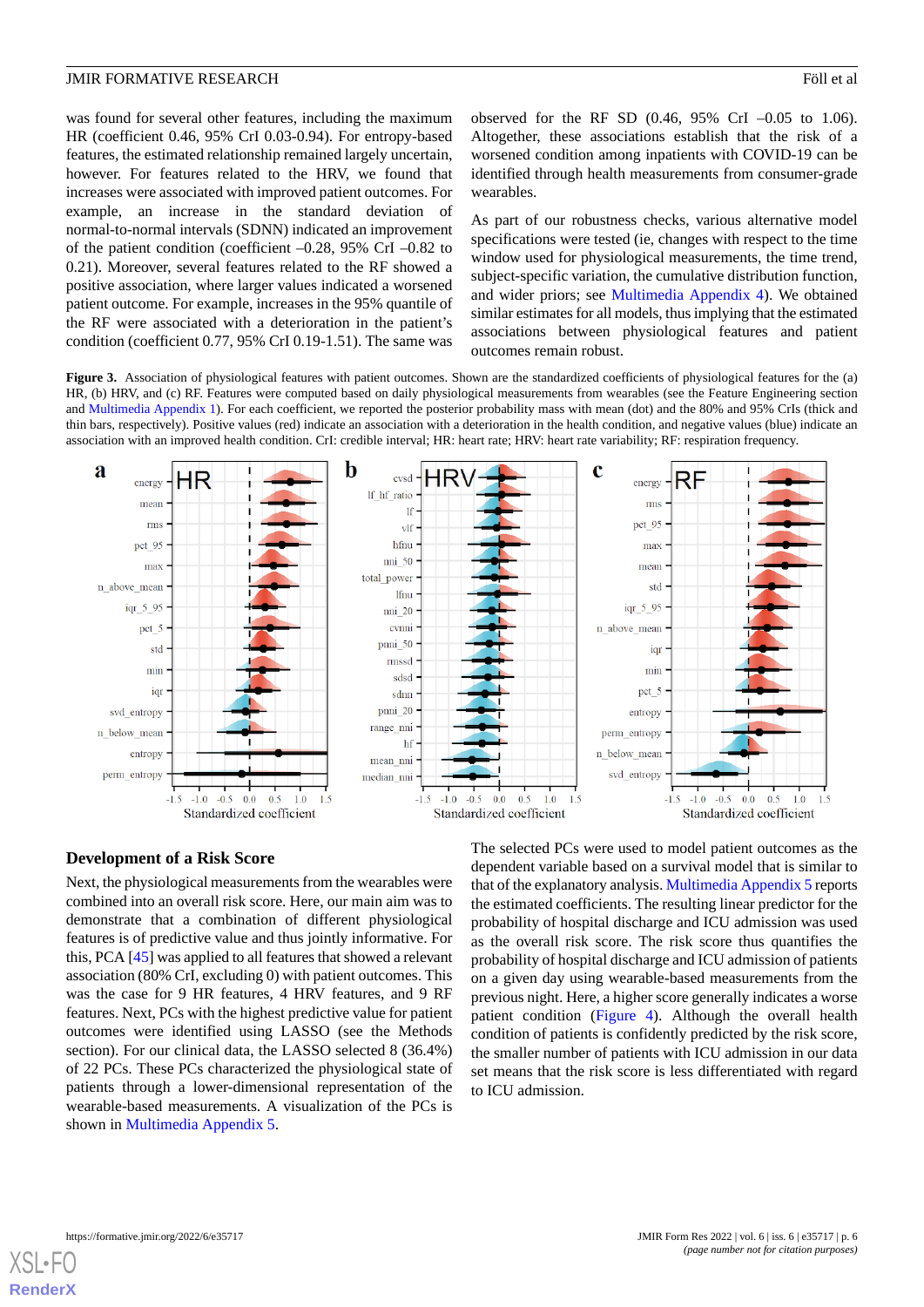<span id="page-6-0"></span>**Figure 4.** Probability of hospital discharge and ICU admission for different values of the risk score. Shown is the estimated daily probability of hospital discharge (blue) and ICU admission (red) as a function of the risk score. A larger risk score implies a higher probability of ICU admission and a lower probability of hospital discharge. Posterior means (lines) and 95% CrIs (shaded areas) are reported. The probability of continued stay (ie, neither hospital discharge nor ICU admission) is not shown but can be computed as  $P_{\text{continued stay}} = 1 - P_{\text{discharge}} - P_{\text{ICU}}$ . CrI: credible interval; ICU: intensive care unit.



## **Evaluation of the Risk Score**

[Figure 5](#page-7-0) shows the leave-one-patient-out cross-validation results for the predictive performance of our risk score. Because the risk score was updated as the condition of patients changed throughout their hospital stay, the time-dependent AUROC was used as a performance metric that accounts for time-varying prediction performance. A daily AUROC was computed for up to 6 days of hospital stay, which covered 87% of the patients' length of stay. For different lengths of stay, the risk score achieved a time-dependent AUROC of 0.73-0.90, suggesting reasonable predictive performance [\(Figure 5\)](#page-7-0). This establishes that the different physiological features are jointly informative of patient health condition over time.

For comparison, we also reported the performance of a fixed risk score that used only data from the first night of hospital stay but was otherwise identical ([Figure 5](#page-7-0)). Comparing the performance of the fixed risk score and our original risk score allowed us to assess the benefit of daily updating the physiological measurements. For the first day of hospital stay, the fixed risk score achieved a performance that was worse than the risk score with updated physiological measurements but was still above 0.70. However, for a length of stay longer than 1 day, the fixed risk score showed a consistently inferior performance.

To further assess the added value of the physiological features used in our risk score, we also evaluated the performance of a risk score that uses demographic features (ie, patient age and sex) but no physiological features. The cross-validation results for this risk score indicated that demographic features alone have no relevant predictive value with regard to the time-varying health condition of the patients in our sample (see [Multimedia](#page-9-13) [Appendix 6](#page-9-13)). Together, these results confirm that continuously updated, repeated monitoring of physiological measurements can provide an added value for analyzing the patient's condition during the hospital stay.

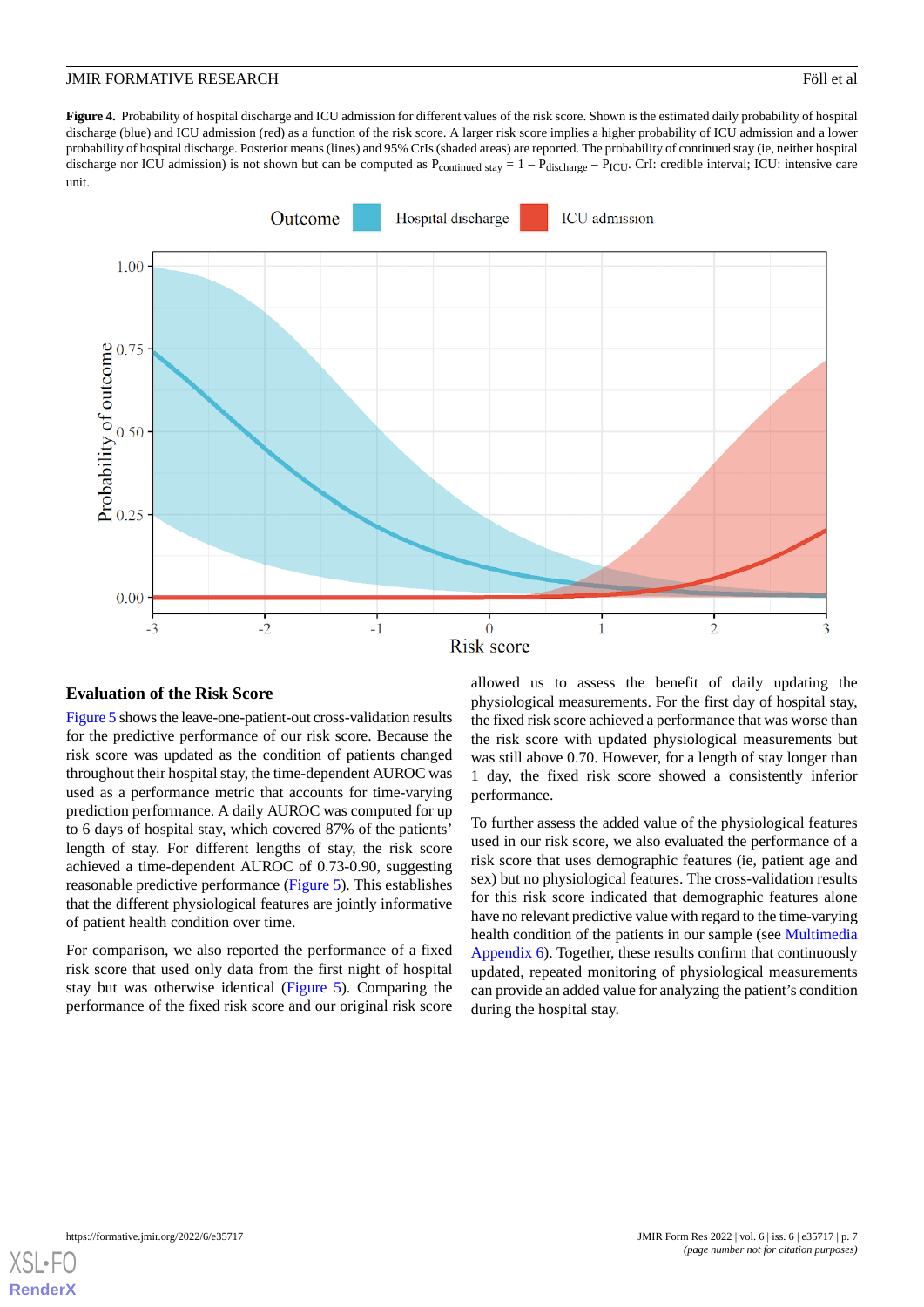<span id="page-7-0"></span>Figure 5. Prediction performance of the risk score over time. Shown is the time-dependent AUROC of the risk score in predicting patient discharge over time. Two scenarios are compared: (1) main (blue solid line) and (2) fixed (gray dashed line). In the main scenario, the daily risk score is computed from updated wearable-based measurements recorded during the respective previous night. The AUROC is significantly above 0.5 for up to 6 days, which covers 87% of the patients' length of stay. In the fixed scenario, the risk score is computed throughout the stay from recordings only from the first night. The comparison between these scenarios shows the added value of regularly updated health measurements provided by wearables. Out-of-sample predictions were obtained via leave-one-patient-out cross-validation. Dots show the individual time-dependent AUROC estimates for days with observed patient discharge. Smoothing was performed via a nearest-neighbor estimator (see the Performance Evaluation section) to obtain an estimate of the mean AUROC over time (lines) with 95% CIs (shaded areas). AUROC: area under the receiver operating characteristic curve.



## *Discussion*

#### **Principal Results**

This work presents a monitoring system that allows for risk scoring of inpatients with COVID-19 in the general ward using consumer-grade wearables (smartwatches).

For this, Bayesian survival analysis was used to establish that physiological measurements monitored by consumer-grade wearables are indicative of patient outcomes in the general ward (ie, hospital discharge vs ICU admission). We further showed that these different physiological measurements can be combined into a single, clinically meaningful risk score with high prediction performance regarding the health condition of patients (time-dependent AUROC of 0.73-0.90). Our results show the feasibility of a risk score for inpatients with COVID-19 in general wards based on scalable consumer-grade wearables. In the future, such risk scores may enable clinical practitioners to adapt to patient needs and, ideally, respond earlier when a patient trajectory progresses toward a critical condition.

We found that several physiological features derived from wearable-based measurements are associated with patient outcomes. For instance, a higher mean HR, a higher mean RF, and a lower HRV RMSSD are all indicative of a deterioration in the health condition of patients. The observed relationship between patient outcomes and cardiovascular features (HR and

HRV), as well as patient outcomes and RF measurements, is consistent with previous research on digital biomarkers [[22,](#page-10-6)[56-](#page-11-16)[60\]](#page-11-17). These findings add to the robustness of our monitoring system. Importantly, we discovered these associations based on consumer-grade wearables, which indicates the clinical applicability and, thus, the relevance of the technology. Furthermore, the risk score may implicitly capture information on clinical interventions (eg, ventilation, which affects the RF). Hence, wearable recordings must be interpreted carefully in the light of other simultaneous interventions.

To derive our risk score, we intentionally chose a parsimonious approach using feature engineering and Bayesian survival modeling. Different from other machine learning methods, a parametric, Bayesian approach like ours is especially viable in the case of newly emerged diseases, where data availability may be limited. Since our feature engineering is mostly disease independent, the physiological features could be integrated into models for other diseases too, further promoting scalability. More generally, our approach demonstrates how multiple competing patient outcomes can be flexibly linked to time-dependent measurements in a parametric, joint model of patient condition.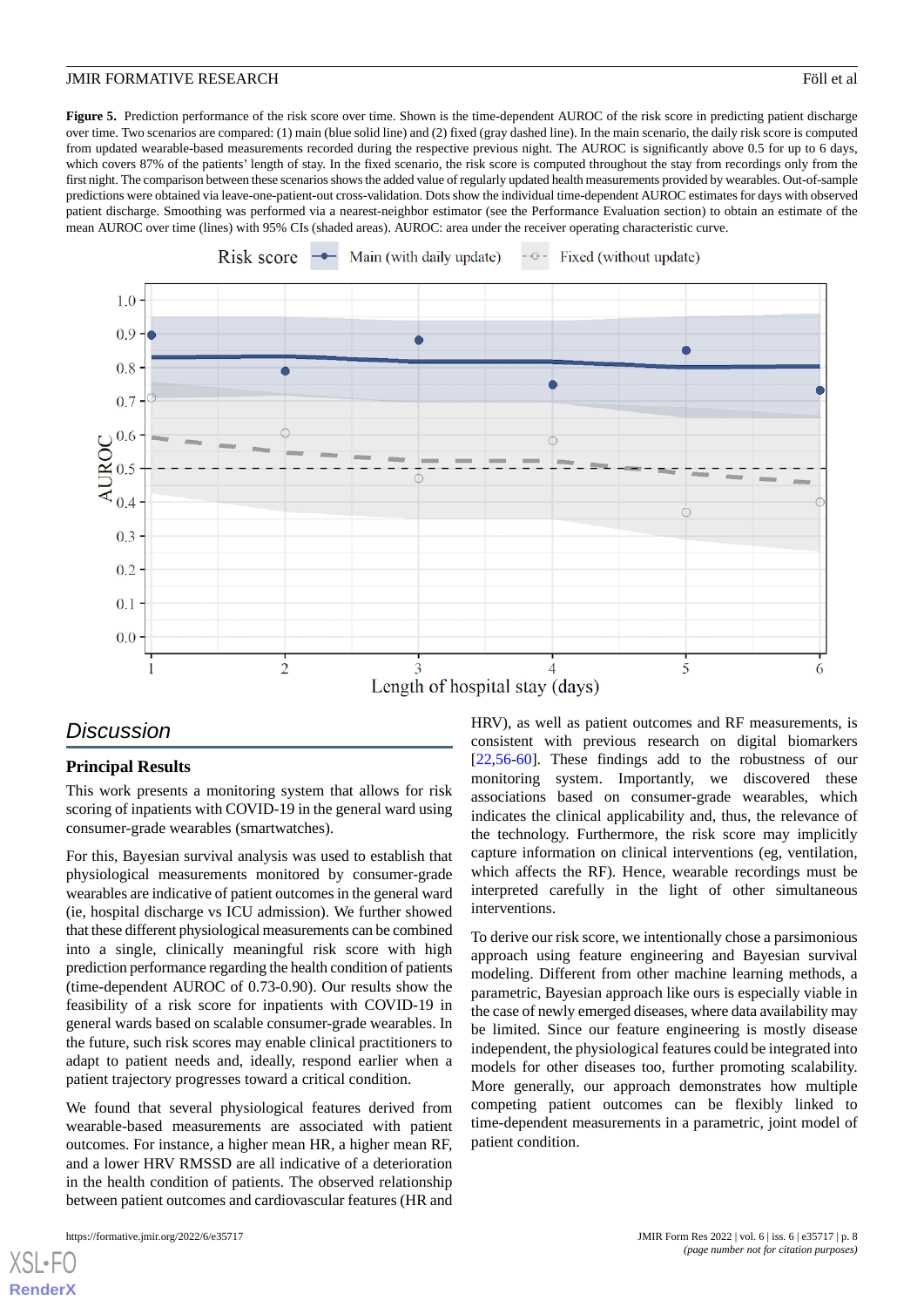## **Comparison With Prior Work**

Prior research successfully explored vital signs measured by smartwatches (eg, the resting HR) as a basis to detect the onset of COVID-19 outside a clinical setting [\[12](#page-9-7)[-14](#page-9-8)]. Hence, we leveraged similar devices to record physiological measures and model a similar outcome (ie, deterioration in a patient's health). However, our monitoring system differs from others on COVID-19 as follows: First, there is no proof-of-concept study in a clinical setup that explores smartwatches as a basis to monitor patients with COVID-19 to the best of our knowledge. Second, we modeled a patient's health condition as a whole to detect not only a deterioration in the patient's health but also an improvement.

Lastly, several studies have focused on risk scoring in ICUs [[7](#page-9-9)[,8](#page-9-3),[16](#page-10-1)[,17](#page-10-0)]. However, due to a large number of hospitalizations for COVID-19, inpatients in general wards are also of major concern. Different from our study setting, risk scoring in ICUs builds upon specialized medical devices for health monitoring and a specific patient population. Because of this, a direct transfer of ICU risk scores to clinical practice in general wards is obviously limited. Therefore, we developed a monitoring system and subsequent risk scoring that is particularly suited for general wards (eg, there is no need for specialized medical monitoring technology).

In summary, our study supports the clinical relevance of wearables exclusively based on consumer-grade technology. In contrast to specialized medical devices for health monitoring (eg, finger pulse oximetry or ECG sensor), consumer-grade technology comes at a comparatively low cost, can be deployed easily, and is thus scalable. Clinical practitioners simply need to attach the smartwatch to the wrist of a patient. In addition, smartwatches offer a familiar user interface.

#### **Limitations**

A general concern may be that measurements from consumer-grade wearables are subject to noise or missing values. The results of our study, however, show that a wearable-based risk score can offer robust predictions of patient outcomes. Our study opens several possibilities for future research. The main limiting factor of our study is the sample size of 40, which naturally restricts the number of ICU admissions in the data set. To further assess the predictive performance of wearable-based risk scores, in particular with regard to ICU admission, future research might expand our data set with additional patient populations and different variants of SARS-CoV-2. The model merely incorporated data from wearable sensors for risk scoring and refrained from integrating other data sources (eg, electronic health records). This choice was made to ensure a scalable use in clinical practice. Further, our system builds upon dimensionality reduction via PCA to handle high-dimensional sensor data, proving effective to avoid overfitting. Nevertheless, future research may explore alternative machine learning methods for risk scoring.

## **Conclusion**

Overall, our results show the promise of consumer-grade wearables as an effective, scalable, and low-cost technology for health monitoring in a general ward. In the future, consumer-grade wearables, such as smartwatches, may further offer monitoring capabilities for inpatients with other diseases.

## **Acknowledgments**

S Föll, MM, KK, VL, TZ, DS, SJ, and FW contributed to the conception and design of the study. MM and S Föll developed the digital biomarker platform. KK, SJ, and DS screened and enrolled the patients and acquired the data. MM and S Föll processed the data. AL conducted the statistical analysis. S Feuerriegel supervised the statistical analysis. AE supervised the clinical study. S Föll and AL wrote the manuscript. MM, FW, EF, S Feuerriegel, KK, VL, TZ, DS, SJ, and AE critically reviewed and edited the manuscript. FW and AE jointly supervised the project and share the last authorship. All authors have approved the final draft of the manuscript for submission.

This work was partially funded by the Hasler Stiftung (Project 20039). The funding body had no control over the study design, data collection, analysis, interpretation of data, the writing of this article, or the decision to submit it for publication.

## <span id="page-8-0"></span>**Conflicts of Interest**

S Feuerriegel declares membership in a COVID-19 working group of the World Health Organization (WHO) but without competing interests. All other authors declare no competing interest.

## <span id="page-8-1"></span>**Multimedia Appendix 1**

<span id="page-8-2"></span>Data description. [[DOCX File , 63 KB](https://jmir.org/api/download?alt_name=formative_v6i6e35717_app1.docx&filename=598b0284ed85a450f51a26ac045e7439.docx)-[Multimedia Appendix 1\]](https://jmir.org/api/download?alt_name=formative_v6i6e35717_app1.docx&filename=598b0284ed85a450f51a26ac045e7439.docx)

## **Multimedia Appendix 2**

Method details. [[DOCX File , 28 KB](https://jmir.org/api/download?alt_name=formative_v6i6e35717_app2.docx&filename=810b57bca606c497b1e7ff6f5fc6a89a.docx)-[Multimedia Appendix 2\]](https://jmir.org/api/download?alt_name=formative_v6i6e35717_app2.docx&filename=810b57bca606c497b1e7ff6f5fc6a89a.docx)

## **Multimedia Appendix 3**

Model Diagnostics.

https://formative.jmir.org/2022/6/e35717 JMIR Form Res 2022 | vol. 6 | iss. 6 | e35717 | p. 9

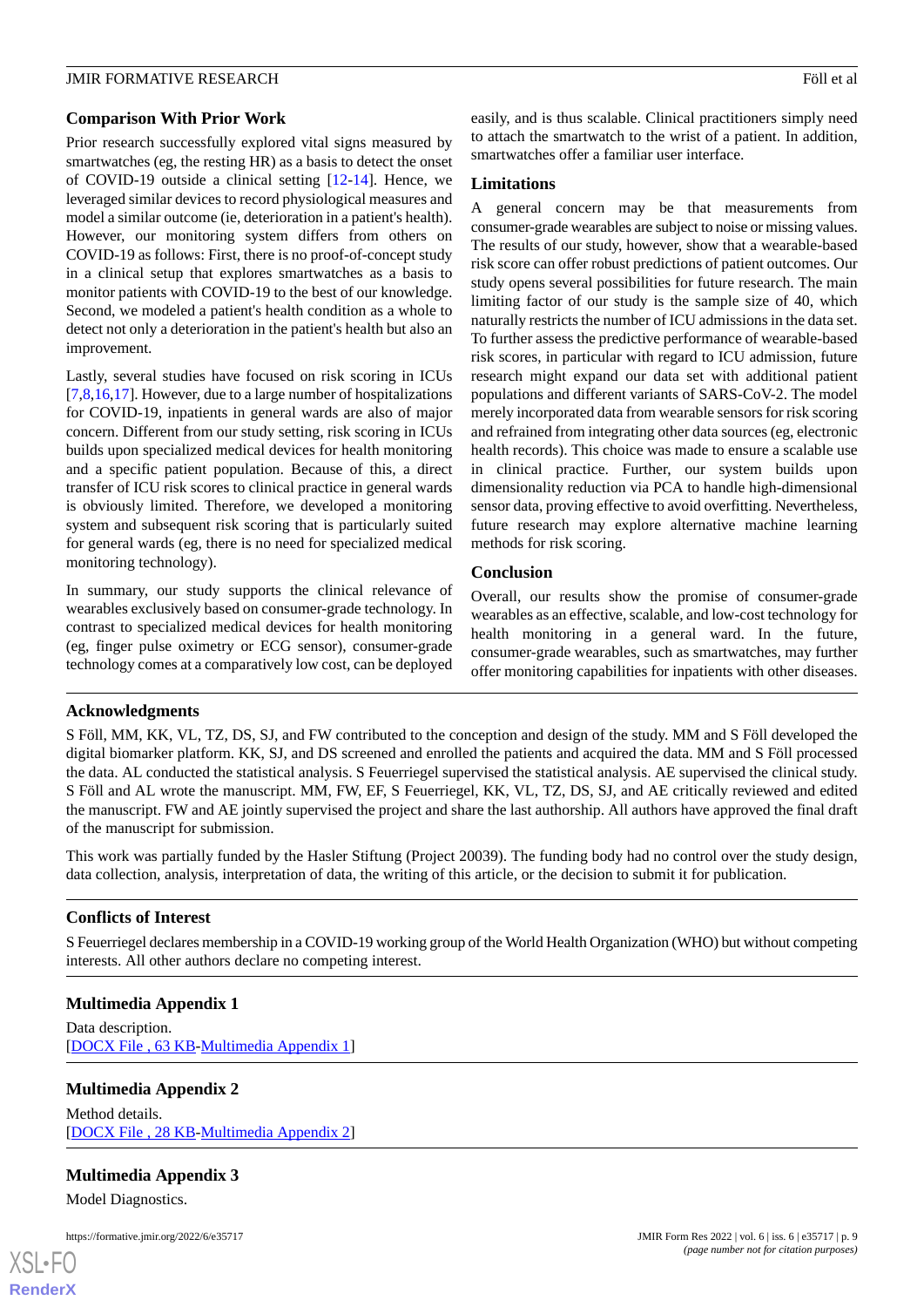## <span id="page-9-11"></span>**Multimedia Appendix 4**

Robustness of Explanatory Analysis. [[DOCX File , 156 KB-Multimedia Appendix 4\]](https://jmir.org/api/download?alt_name=formative_v6i6e35717_app4.docx&filename=55c9a16bb33236f30def5df0b7d87d45.docx)

## <span id="page-9-12"></span>**Multimedia Appendix 5**

<span id="page-9-13"></span>Principal component analysis (PCA) results. [[DOCX File , 120 KB-Multimedia Appendix 5\]](https://jmir.org/api/download?alt_name=formative_v6i6e35717_app5.docx&filename=c999848419ee3b833791467b4161e63a.docx)

## **Multimedia Appendix 6**

Comparison to a Risk Score Using Only Demographic Features. [[DOCX File , 54 KB](https://jmir.org/api/download?alt_name=formative_v6i6e35717_app6.docx&filename=4aca2947bbd4fde76b931df97ebccd01.docx)-[Multimedia Appendix 6\]](https://jmir.org/api/download?alt_name=formative_v6i6e35717_app6.docx&filename=4aca2947bbd4fde76b931df97ebccd01.docx)

## <span id="page-9-0"></span>**References**

- 1. Bolourani S, Brenner M, Wang P, McGinn T, Hirsch JS, Barnaby D, Northwell COVID-19 Research Consortium. A machine learning prediction model of respiratory failure within 48 hours of patient admission for COVID-19: model development and validation. J Med Internet Res 2021 Feb 10;23(2):e24246. [doi: [10.2196/24246\]](http://dx.doi.org/10.2196/24246) [Medline: [33476281](http://www.ncbi.nlm.nih.gov/entrez/query.fcgi?cmd=Retrieve&db=PubMed&list_uids=33476281&dopt=Abstract)]
- <span id="page-9-1"></span>2. García LF. Immune response, inflammation, and the clinical spectrum of COVID-19. Front Immunol 2020 Jun 16;11:1441 [[FREE Full text](https://doi.org/10.3389/fimmu.2020.01441)] [doi: [10.3389/fimmu.2020.01441](http://dx.doi.org/10.3389/fimmu.2020.01441)] [Medline: [32612615](http://www.ncbi.nlm.nih.gov/entrez/query.fcgi?cmd=Retrieve&db=PubMed&list_uids=32612615&dopt=Abstract)]
- 3. Jose RJ, Manuel A. COVID-19 cytokine storm: the interplay between inflammation and coagulation. Lancet Respir Med 2020 Jun;8(6):e46-e47. [doi: [10.1016/s2213-2600\(20\)30216-2](http://dx.doi.org/10.1016/s2213-2600(20)30216-2)]
- <span id="page-9-2"></span>4. Razavian N, Major VJ, Sudarshan M, Burk-Rafel J, Stella P, Randhawa H, et al. A validated, real-time prediction model for favorable outcomes in hospitalized COVID-19 patients. NPJ Digit Med 2020 Oct 06;3(1):130 [\[FREE Full text\]](https://doi.org/10.1038/s41746-020-00343-x) [doi: [10.1038/s41746-020-00343-x\]](http://dx.doi.org/10.1038/s41746-020-00343-x) [Medline: [33083565\]](http://www.ncbi.nlm.nih.gov/entrez/query.fcgi?cmd=Retrieve&db=PubMed&list_uids=33083565&dopt=Abstract)
- <span id="page-9-4"></span>5. Cummings BC, Ansari S, Motyka JR, Wang G, Medlin RP, Kronick SL, et al. Predicting intensive care transfers and other unforeseen events: analytic model validation study and comparison to existing methods. JMIR Med Inform 2021 Apr 21;9(4):e25066 [\[FREE Full text](https://medinform.jmir.org/2021/4/e25066/)] [doi: [10.2196/25066\]](http://dx.doi.org/10.2196/25066) [Medline: [33818393\]](http://www.ncbi.nlm.nih.gov/entrez/query.fcgi?cmd=Retrieve&db=PubMed&list_uids=33818393&dopt=Abstract)
- <span id="page-9-9"></span>6. Schwab P, Mehrjou A, Parbhoo S, Celi LA, Hetzel J, Hofer M, et al. Real-time prediction of COVID-19 related mortality using electronic health records. Nat Commun 2021 Feb 16;12(1):1058 [[FREE Full text](https://doi.org/10.1038/s41467-020-20816-7)] [doi: [10.1038/s41467-020-20816-7\]](http://dx.doi.org/10.1038/s41467-020-20816-7) [Medline: [33594046](http://www.ncbi.nlm.nih.gov/entrez/query.fcgi?cmd=Retrieve&db=PubMed&list_uids=33594046&dopt=Abstract)]
- <span id="page-9-5"></span><span id="page-9-3"></span>7. Zhao Z, Chen A, Hou W, Graham JM, Li H, Richman PS, et al. Prediction model and risk scores of ICU admission and mortality in COVID-19. PLoS One 2020;15(7):e0236618 [\[FREE Full text\]](https://dx.plos.org/10.1371/journal.pone.0236618) [doi: [10.1371/journal.pone.0236618\]](http://dx.doi.org/10.1371/journal.pone.0236618) [Medline: [32730358](http://www.ncbi.nlm.nih.gov/entrez/query.fcgi?cmd=Retrieve&db=PubMed&list_uids=32730358&dopt=Abstract)]
- 8. Subudhi S, Verma A, Patel AB, Hardin CC, Khandekar MJ, Lee H, et al. Comparing machine learning algorithms for predicting ICU admission and mortality in COVID-19. NPJ Digit Med 2021 May 21;4(1):87 [[FREE Full text](https://doi.org/10.1038/s41746-021-00456-x)] [doi: [10.1038/s41746-021-00456-x\]](http://dx.doi.org/10.1038/s41746-021-00456-x) [Medline: [34021235\]](http://www.ncbi.nlm.nih.gov/entrez/query.fcgi?cmd=Retrieve&db=PubMed&list_uids=34021235&dopt=Abstract)
- <span id="page-9-6"></span>9. Cho S, Park S, Song M, Bae YY, Lee D, Kim D. Prognosis score system to predict survival for COVID-19 cases: a Korean nationwide cohort study. J Med Internet Res 2021 Feb 22;23(2):e26257 [\[FREE Full text\]](https://www.jmir.org/2021/2/e26257/) [doi: [10.2196/26257](http://dx.doi.org/10.2196/26257)] [Medline: [33539312](http://www.ncbi.nlm.nih.gov/entrez/query.fcgi?cmd=Retrieve&db=PubMed&list_uids=33539312&dopt=Abstract)]
- <span id="page-9-7"></span>10. Emanuel EJ, Persad G, Upshur R, Thome B, Parker M, Glickman A, et al. Fair allocation of scarce medical resources in the time of Covid-19. N Engl J Med 2020 May 21;382(21):2049-2055 [\[FREE Full text](http://paperpile.com/b/zeAGPV/uAhk)] [doi: [10.1056/NEJMsb2005114\]](http://dx.doi.org/10.1056/NEJMsb2005114) [Medline: [32202722](http://www.ncbi.nlm.nih.gov/entrez/query.fcgi?cmd=Retrieve&db=PubMed&list_uids=32202722&dopt=Abstract)]
- 11. Truog RD, Mitchell C, Daley GQ. The toughest triage allocating ventilators in a pandemic. N Engl J Med 2020 May 21;382(21):1973-1975. [doi: [10.1056/NEJMp2005689\]](http://dx.doi.org/10.1056/NEJMp2005689) [Medline: [32202721\]](http://www.ncbi.nlm.nih.gov/entrez/query.fcgi?cmd=Retrieve&db=PubMed&list_uids=32202721&dopt=Abstract)
- <span id="page-9-8"></span>12. Quer G, Radin JM, Gadaleta M, Baca-Motes K, Ariniello L, Ramos E, et al. Wearable sensor data and self-reported symptoms for COVID-19 detection. Nat Med 2021 Jan 29;27(1):73-77. [doi: [10.1038/s41591-020-1123-x](http://dx.doi.org/10.1038/s41591-020-1123-x)] [Medline: [33122860](http://www.ncbi.nlm.nih.gov/entrez/query.fcgi?cmd=Retrieve&db=PubMed&list_uids=33122860&dopt=Abstract)]
- <span id="page-9-10"></span>13. Mishra T, Wang M, Metwally AA, Bogu GK, Brooks AW, Bahmani A, et al. Pre-symptomatic detection of COVID-19 from smartwatch data. Nat Biomed Eng 2020 Dec 18;4(12):1208-1220 [[FREE Full text](http://europepmc.org/abstract/MED/33208926)] [doi: [10.1038/s41551-020-00640-6\]](http://dx.doi.org/10.1038/s41551-020-00640-6) [Medline: [33208926](http://www.ncbi.nlm.nih.gov/entrez/query.fcgi?cmd=Retrieve&db=PubMed&list_uids=33208926&dopt=Abstract)]
- 14. Menni C, Valdes AM, Freidin MB, Sudre CH, Nguyen LH, Drew DA, et al. Real-time tracking of self-reported symptoms to predict potential COVID-19. Nat Med 2020 Jul 11;26(7):1037-1040 [[FREE Full text](http://europepmc.org/abstract/MED/32393804)] [doi: [10.1038/s41591-020-0916-2](http://dx.doi.org/10.1038/s41591-020-0916-2)] [Medline: [32393804](http://www.ncbi.nlm.nih.gov/entrez/query.fcgi?cmd=Retrieve&db=PubMed&list_uids=32393804&dopt=Abstract)]
- 15. Pan P, Li Y, Xiao Y, Han B, Su L, Su M, et al. Prognostic assessment of COVID-19 in the intensive care unit by machine learning methods: model development and validation. J Med Internet Res 2020 Nov 11;22(11):e23128 [[FREE Full text](https://www.jmir.org/2020/11/e23128/)] [doi: [10.2196/23128](http://dx.doi.org/10.2196/23128)] [Medline: [33035175\]](http://www.ncbi.nlm.nih.gov/entrez/query.fcgi?cmd=Retrieve&db=PubMed&list_uids=33035175&dopt=Abstract)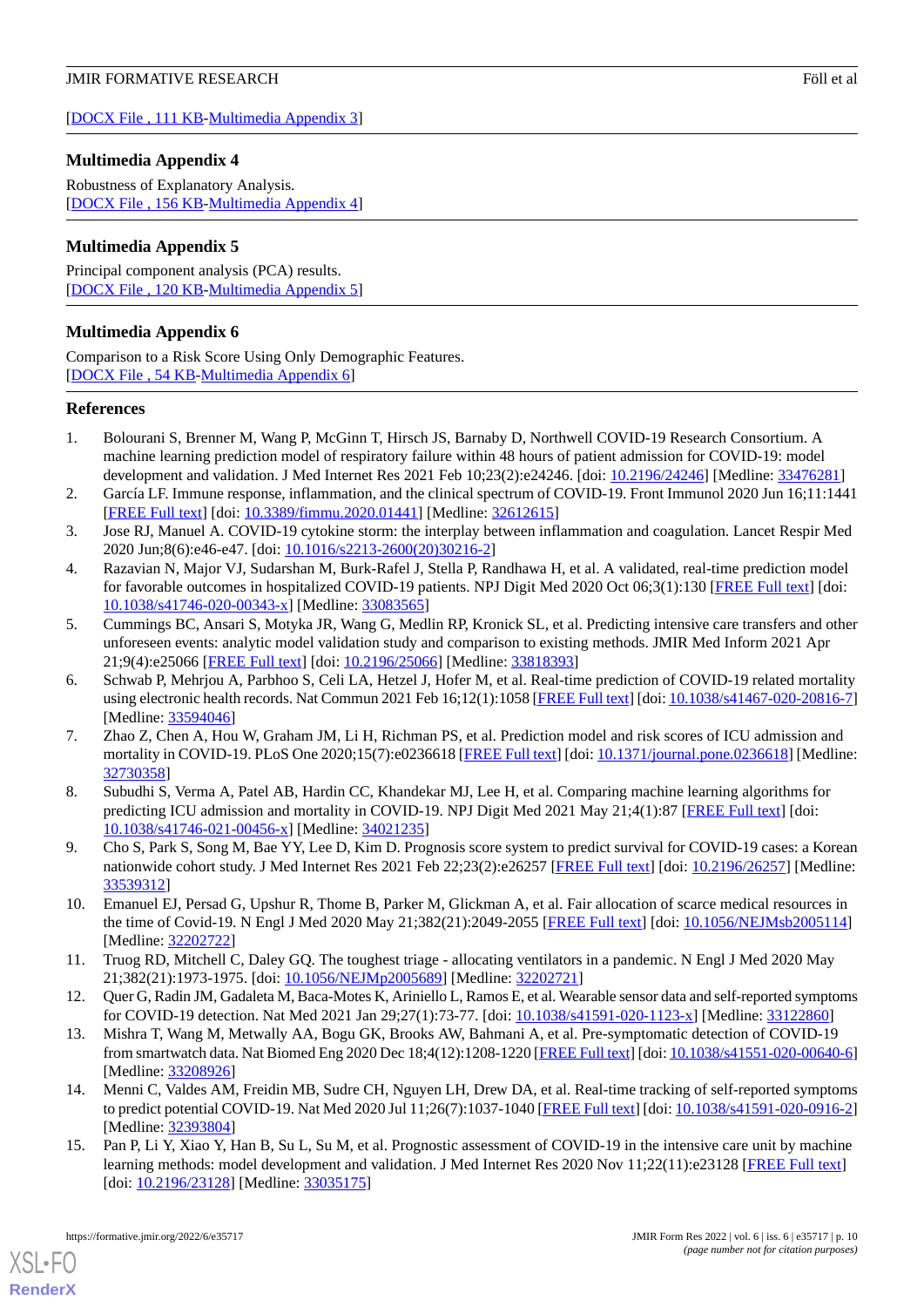## **JMIR FORMATIVE RESEARCH Föll et al.** Föll et al.

- <span id="page-10-1"></span>16. Cheng F, Joshi H, Tandon P, Freeman R, Reich DL, Mazumdar M, et al. Using machine learning to predict ICU transfer in hospitalized COVID-19 patients. J Clin Med 2020 Jun 01;9(6):1668 [[FREE Full text](https://www.mdpi.com/resolver?pii=jcm9061668)] [doi: [10.3390/jcm9061668\]](http://dx.doi.org/10.3390/jcm9061668) [Medline: [32492874](http://www.ncbi.nlm.nih.gov/entrez/query.fcgi?cmd=Retrieve&db=PubMed&list_uids=32492874&dopt=Abstract)]
- <span id="page-10-0"></span>17. Galloway JB, Norton S, Barker RD, Brookes A, Carey I, Clarke BD, et al. A clinical risk score to identify patients with COVID-19 at high risk of critical care admission or death: an observational cohort study. J Infect 2020 Aug;81(2):282-288 [[FREE Full text](http://europepmc.org/abstract/MED/32479771)] [doi: [10.1016/j.jinf.2020.05.064](http://dx.doi.org/10.1016/j.jinf.2020.05.064)] [Medline: [32479771](http://www.ncbi.nlm.nih.gov/entrez/query.fcgi?cmd=Retrieve&db=PubMed&list_uids=32479771&dopt=Abstract)]
- <span id="page-10-2"></span>18. Nelson BW, Allen NB. Accuracy of consumer wearable heart rate measurement during an ecologically valid 24-hour period: intraindividual validation study. JMIR Mhealth Uhealth 2019 Mar 11;7(3):e10828 [\[FREE Full text\]](https://mhealth.jmir.org/2019/3/e10828/) [doi: [10.2196/10828](http://dx.doi.org/10.2196/10828)] [Medline: [30855232](http://www.ncbi.nlm.nih.gov/entrez/query.fcgi?cmd=Retrieve&db=PubMed&list_uids=30855232&dopt=Abstract)]
- <span id="page-10-4"></span><span id="page-10-3"></span>19. Dunn J, Kidzinski L, Runge R, Witt D, Hicks JL, Schüssler-Fiorenza Rose SM, et al. Wearable sensors enable personalized predictions of clinical laboratory measurements. Nat Med 2021 Jun 24;27(6):1105-1112 [\[FREE Full text\]](http://europepmc.org/abstract/MED/34031607) [doi: [10.1038/s41591-021-01339-0\]](http://dx.doi.org/10.1038/s41591-021-01339-0) [Medline: [34031607\]](http://www.ncbi.nlm.nih.gov/entrez/query.fcgi?cmd=Retrieve&db=PubMed&list_uids=34031607&dopt=Abstract)
- <span id="page-10-5"></span>20. Bent B, Cho PJ, Henriquez M, Wittmann A, Thacker C, Feinglos M, et al. Engineering digital biomarkers of interstitial glucose from noninvasive smartwatches. NPJ Digit Med 2021 Jun 02;4(1):89 [[FREE Full text](https://doi.org/10.1038/s41746-021-00465-w)] [doi: [10.1038/s41746-021-00465-w\]](http://dx.doi.org/10.1038/s41746-021-00465-w) [Medline: [34079049\]](http://www.ncbi.nlm.nih.gov/entrez/query.fcgi?cmd=Retrieve&db=PubMed&list_uids=34079049&dopt=Abstract)
- <span id="page-10-6"></span>21. Maritsch M, Föll S, Lehmann V, Bérubé C, Kraus M, Feuerriegel S, et al. Towards wearable-based hypoglycemia detection and warning in diabetes. 2020 Apr Presented at: CHI EA '20: Extended Abstracts of the 2020 CHI Conference on Human Factors in Computing Systems; April 2020; Honolulu, HI p. 1-8 URL: [https://linkinghub.elsevier.com/retrieve/pii/](https://linkinghub.elsevier.com/retrieve/pii/S0169-2607(21)00535-6) [S0169-2607\(21\)00535-6](https://linkinghub.elsevier.com/retrieve/pii/S0169-2607(21)00535-6) [doi: [10.1145/3334480.3382808](http://dx.doi.org/10.1145/3334480.3382808)]
- 22. Natarajan A, Su H, Heneghan C. Assessment of physiological signs associated with COVID-19 measured using wearable devices. NPJ Digit Med 2020 Nov 30;3(1):156 [[FREE Full text\]](https://doi.org/10.1038/s41746-020-00363-7) [doi: [10.1038/s41746-020-00363-7](http://dx.doi.org/10.1038/s41746-020-00363-7)] [Medline: [33299095](http://www.ncbi.nlm.nih.gov/entrez/query.fcgi?cmd=Retrieve&db=PubMed&list_uids=33299095&dopt=Abstract)]
- <span id="page-10-7"></span>23. Orphanidou C. Signal Quality Assessment in Physiological Monitoring. State of the Art and Practical Considerations. Berlin: Springer-Verlag; 2018.
- <span id="page-10-8"></span>24. Lu S, Zhao H, Ju K, Shin K, Lee M, Shelley K, et al. Can photoplethysmography variability serve as an alternative approach to obtain heart rate variability information? J Clin Monit Comput 2008 Feb; 22(1): 23-29 [[FREE Full text\]](https://dx.plos.org/10.1371/journal.pone.0236618) [doi: [10.1007/s10877-007-9103-y\]](http://dx.doi.org/10.1007/s10877-007-9103-y) [Medline: [17987395](http://www.ncbi.nlm.nih.gov/entrez/query.fcgi?cmd=Retrieve&db=PubMed&list_uids=17987395&dopt=Abstract)]
- <span id="page-10-10"></span><span id="page-10-9"></span>25. Malik M, Bigger JT, Camm AJ, Kleiger RE, Malliani A, Moss AJ, et al. Heart rate variability: standards of measurement, physiological interpretation, and clinical use. Eur Heart J 1996 Mar 01;17(3):354-381. [doi: [10.1093/oxfordjournals.eurheartj.a014868\]](http://dx.doi.org/10.1093/oxfordjournals.eurheartj.a014868)
- <span id="page-10-11"></span>26. Bent B, Goldstein BA, Kibbe WA, Dunn JP. Investigating sources of inaccuracy in wearable optical heart rate sensors. NPJ Digit Med 2020;3:18 [[FREE Full text](https://doi.org/10.1038/s41746-020-0226-6)] [doi: [10.1038/s41746-020-0226-6\]](http://dx.doi.org/10.1038/s41746-020-0226-6) [Medline: [32047863\]](http://www.ncbi.nlm.nih.gov/entrez/query.fcgi?cmd=Retrieve&db=PubMed&list_uids=32047863&dopt=Abstract)
- 27. Bachler M. Spectral analysis of unevenly spaced data: models and application in heart rate variability. SNE 2017 Dec; 27(4): 183-190. [doi: 10.11128/sne. 27.tn. 10393]
- 28. Schaffer T, Hensel B, Weigand C, Schüttler J, Jeleazcov C. Evaluation of techniques for estimating the power spectral density of RR-intervals under paced respiration conditions. J Clin Monit Comput 2014 Oct 19;28(5):481-486. [doi: [10.1007/s10877-013-9447-4\]](http://dx.doi.org/10.1007/s10877-013-9447-4) [Medline: [23508826](http://www.ncbi.nlm.nih.gov/entrez/query.fcgi?cmd=Retrieve&db=PubMed&list_uids=23508826&dopt=Abstract)]
- 29. Laguna P, Moody G, Mark R. Power spectral density of unevenly sampled data by least-square analysis: performance and application to heart rate signals. IEEE Trans Biomed Eng 1998 Jun;45(6):698-715. [doi: [10.1109/10.678605\]](http://dx.doi.org/10.1109/10.678605) [Medline: [9609935\]](http://www.ncbi.nlm.nih.gov/entrez/query.fcgi?cmd=Retrieve&db=PubMed&list_uids=9609935&dopt=Abstract)
- <span id="page-10-12"></span>30. Morelli D, Rossi A, Cairo M, Clifton DA. Analysis of the impact of interpolation methods of missing RR-intervals caused by motion artifacts on HRV features estimations. Sensors (Basel) 2019 Jul 18;19(14):3163 [\[FREE Full text\]](https://www.mdpi.com/resolver?pii=s19143163) [doi: [10.3390/s19143163\]](http://dx.doi.org/10.3390/s19143163) [Medline: [31323850\]](http://www.ncbi.nlm.nih.gov/entrez/query.fcgi?cmd=Retrieve&db=PubMed&list_uids=31323850&dopt=Abstract)
- <span id="page-10-13"></span>31. Lomb NR. Least-squares frequency analysis of unequally spaced data. Astrophys Space Sci 1976 Feb;39(2):447-462. [doi: [10.1007/bf00648343](http://dx.doi.org/10.1007/bf00648343)]
- 32. Moody G. Spectral analysis of heart rate without resampling. 1993 Presented at: 10th Annual Conference Proceedings of Computers in Cardiology Conference; 1993; Aachen, Germany p. 715-718. [doi: [10.1109/cic.1993.378302](http://dx.doi.org/10.1109/cic.1993.378302)]
- <span id="page-10-14"></span>33. Acharya RU, Joseph PK, Kannathal N, Lim CM, Suri JS. Heart rate variability: a review. Med Biol Eng Comput 2006 Dec 17;44(12):1031-1051. [doi: [10.1007/s11517-006-0119-0\]](http://dx.doi.org/10.1007/s11517-006-0119-0) [Medline: [17111118](http://www.ncbi.nlm.nih.gov/entrez/query.fcgi?cmd=Retrieve&db=PubMed&list_uids=17111118&dopt=Abstract)]
- <span id="page-10-15"></span>34. Shaffer F, Ginsberg JP. An overview of heart rate variability metrics and norms. Front Public Health 2017 Sep;5:258 [\[FREE](https://doi.org/10.3389/fpubh.2017.00258) [Full text\]](https://doi.org/10.3389/fpubh.2017.00258) [doi: [10.3389/fpubh.2017.00258\]](http://dx.doi.org/10.3389/fpubh.2017.00258) [Medline: [29034226\]](http://www.ncbi.nlm.nih.gov/entrez/query.fcgi?cmd=Retrieve&db=PubMed&list_uids=29034226&dopt=Abstract)
- 35. Spiers JP, Silke B, McDermott U, Shanks RG, Harron DWG. Time and frequency domain assessment of heart rate variability: a theoretical and clinical appreciation. Clin Auton Res 1993 Apr;3(2):145-158. [doi: [10.1007/bf01819000\]](http://dx.doi.org/10.1007/bf01819000)
- 36. Mietus JE, Peng CK, Henry I, Goldsmith RL, Goldberger AL. The pNNx files: re-examining a widely used heart rate variability measure. Heart 2002 Oct 11;88(4):378-380 [[FREE Full text](https://www.jmir.org/2020/11/e23128/)] [doi: [10.1136/heart.88.4.378\]](http://dx.doi.org/10.1136/heart.88.4.378) [Medline: [12231596](http://www.ncbi.nlm.nih.gov/entrez/query.fcgi?cmd=Retrieve&db=PubMed&list_uids=12231596&dopt=Abstract)]
- 37. Föll S, Maritsch M, Spinola F, Mishra V, Barata F, Kowatsch T, et al. FLIRT: a feature generation toolkit for wearable data. Comput Methods Programs Biomed 2021 Nov;212:106461 [\[FREE Full text\]](https://linkinghub.elsevier.com/retrieve/pii/S0169-2607(21)00535-6) [doi: [10.1016/j.cmpb.2021.106461](http://dx.doi.org/10.1016/j.cmpb.2021.106461)] [Medline: [34736174](http://www.ncbi.nlm.nih.gov/entrez/query.fcgi?cmd=Retrieve&db=PubMed&list_uids=34736174&dopt=Abstract)]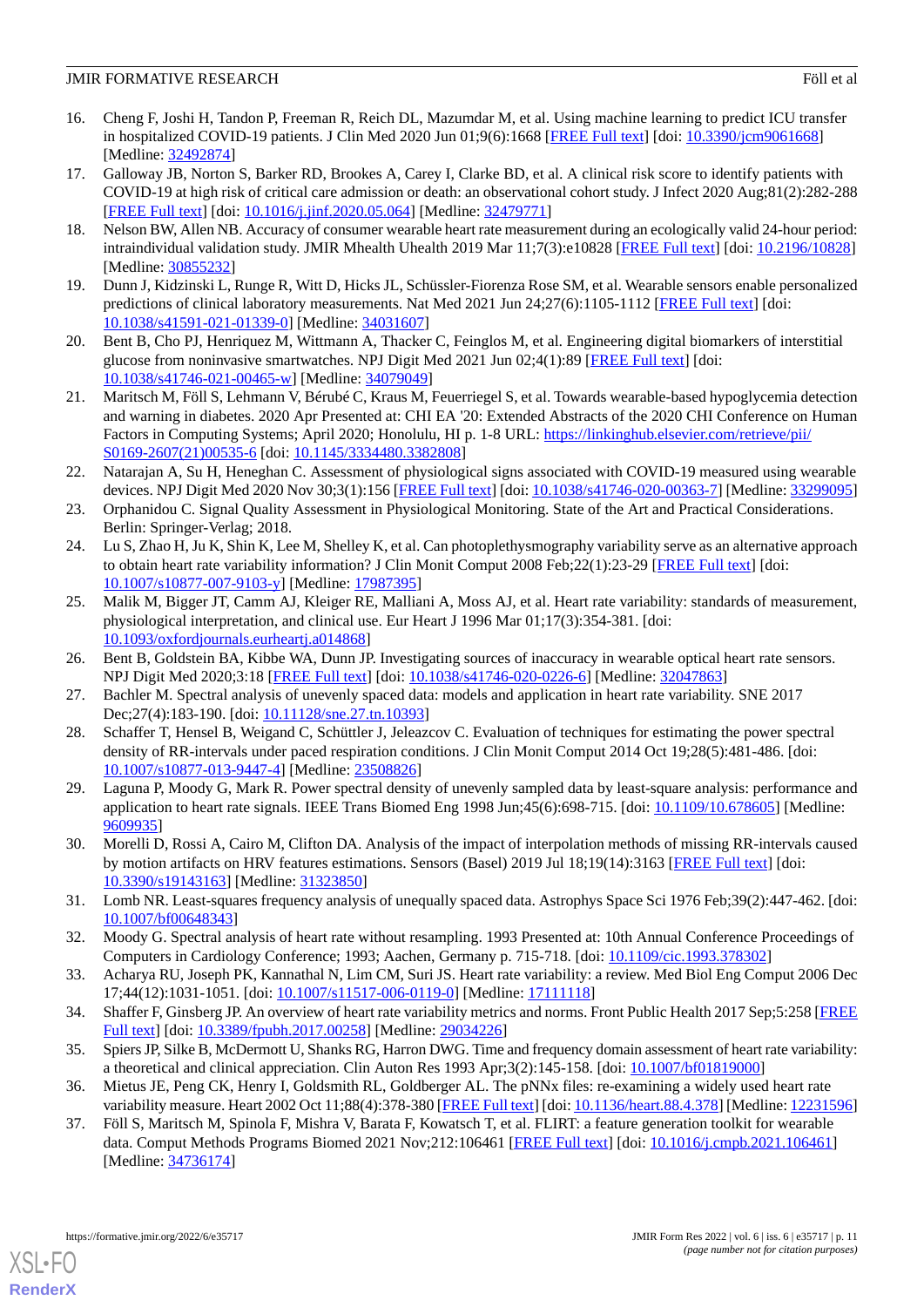## **JMIR FORMATIVE RESEARCH Föll et al.** Föll et al.

- <span id="page-11-0"></span>38. D'Agostino RB, Lee M, Belanger AJ, Cupples LA, Anderson K, Kannel WB. Relation of pooled logistic regression to time dependent Cox regression analysis: the Framingham Heart Study. Stat Med 1990 Dec;9(12):1501-1515. [doi: [10.1002/sim.4780091214\]](http://dx.doi.org/10.1002/sim.4780091214) [Medline: [2281238\]](http://www.ncbi.nlm.nih.gov/entrez/query.fcgi?cmd=Retrieve&db=PubMed&list_uids=2281238&dopt=Abstract)
- <span id="page-11-1"></span>39. Ngwa JS, Cabral HJ, Cheng DM, Pencina MJ, Gagnon DR, LaValley MP, et al. A comparison of time dependent Cox regression, pooled logistic regression and cross sectional pooling with simulations and an application to the Framingham Heart Study. BMC Med Res Methodol 2016 Nov 03;16(1):148 [[FREE Full text\]](https://bmcmedresmethodol.biomedcentral.com/articles/10.1186/s12874-016-0248-6) [doi: [10.1186/s12874-016-0248-6](http://dx.doi.org/10.1186/s12874-016-0248-6)] [Medline: [27809784](http://www.ncbi.nlm.nih.gov/entrez/query.fcgi?cmd=Retrieve&db=PubMed&list_uids=27809784&dopt=Abstract)]
- <span id="page-11-3"></span><span id="page-11-2"></span>40. Austin PC, Lee DS, Fine JP. Introduction to the analysis of survival data in the presence of competing risks. Circulation 2016 Feb 09;133(6):601-609. [doi: [10.1161/circulationaha.115.017719](http://dx.doi.org/10.1161/circulationaha.115.017719)]
- 41. Agresti A. Analysis of Ordinal Categorical Data, Second Edition. Hoboken, NJ: John Wiley & Sons; 2010.
- <span id="page-11-4"></span>42. McCullagh P. Regression models for ordinal data. J R Stats Soc (Methodol) 2018 Dec 05;42(2):109-127. [doi: [10.1111/j.2517-6161.1980.tb01109.x\]](http://dx.doi.org/10.1111/j.2517-6161.1980.tb01109.x)
- <span id="page-11-5"></span>43. Bürkner P, Vuorre M. Ordinal regression models in psychology: a tutorial. Adv Methods Pract Psychol Sci 2019 Feb 25;2(1):77-101. [doi: [10.1177/2515245918823199\]](http://dx.doi.org/10.1177/2515245918823199)
- <span id="page-11-6"></span>44. Cox DR. Regression models and life-tables. J R Stats Soc (Methodol) 2018 Dec 05;34(2):187-202. [doi: [10.1111/j.2517-6161.1972.tb00899.x\]](http://dx.doi.org/10.1111/j.2517-6161.1972.tb00899.x)
- <span id="page-11-7"></span>45. Hotelling H. Analysis of a complex of statistical variables into principal components. J Educ Psychol 1933;24(6):417-441. [doi: [10.1037/h0071325](http://dx.doi.org/10.1037/h0071325)]
- <span id="page-11-8"></span>46. Gelman A, Rubin D, Carlin J, Stern H. Bayesian Data Analysis. 1st ed. London, UK: Chapman and Hall/CRC; 2021.
- 47. Bürkner P. brms: an R package for Bayesian multilevel models using Stan. J Stats Softw 2017;80(1):1-28. [doi: [10.18637/jss.v080.i01](http://dx.doi.org/10.18637/jss.v080.i01)]
- <span id="page-11-10"></span><span id="page-11-9"></span>48. Hoffman M, Gelman A. The No-U-Turn sampler: adaptively setting path lengths in Hamiltonian Monte Carlo. J Mach Learn Res 2014;15(1):1593-1623.
- <span id="page-11-11"></span>49. Stan Development Team. Stan Language Reference Manual (Version 2.25). URL: [https://mc-stan.org/docs/2\\_21/](https://mc-stan.org/docs/2_21/reference-manual) [reference-manual](https://mc-stan.org/docs/2_21/reference-manual) [accessed 2022-06-01]
- <span id="page-11-12"></span>50. Stan Development Team. Prior Choice Recommendations. URL: [https://github.com/stan-dev/stan/wiki/](https://github.com/stan-dev/stan/wiki/Prior-Choice-Recommendations) [Prior-Choice-Recommendations](https://github.com/stan-dev/stan/wiki/Prior-Choice-Recommendations) [accessed 2022-06-01]
- <span id="page-11-13"></span>51. Heagerty PJ, Zheng Y. Survival model predictive accuracy and ROC curves. Biometrics 2005 Mar;61(1):92-105. [doi: [10.1111/j.0006-341x.2005.030814.x\]](http://dx.doi.org/10.1111/j.0006-341x.2005.030814.x)
- <span id="page-11-14"></span>52. Saha P, Heagerty PJ. Time-dependent predictive accuracy in the presence of competing risks. Biometrics 2010 Dec;66(4):999-1011 [\[FREE Full text](http://europepmc.org/abstract/MED/20070296)] [doi: [10.1111/j.1541-0420.2009.01375.x](http://dx.doi.org/10.1111/j.1541-0420.2009.01375.x)] [Medline: [20070296\]](http://www.ncbi.nlm.nih.gov/entrez/query.fcgi?cmd=Retrieve&db=PubMed&list_uids=20070296&dopt=Abstract)
- <span id="page-11-16"></span><span id="page-11-15"></span>53. Bansal A, Heagerty PJ. A tutorial on evaluating the time-varying discrimination accuracy of survival models used in dynamic decision making. Med Decis Making 2018 Oct 14;38(8):904-916. [doi: [10.1177/0272989x18801312\]](http://dx.doi.org/10.1177/0272989x18801312)
- 54. Heagerty PJ, Lumley T, Pepe MS. Time-dependent ROC curves for censored survival data and a diagnostic marker. Biometrics 2000 Jun;56(2):337-344. [doi: [10.1111/j.0006-341x.2000.00337.x\]](http://dx.doi.org/10.1111/j.0006-341x.2000.00337.x) [Medline: [10877287](http://www.ncbi.nlm.nih.gov/entrez/query.fcgi?cmd=Retrieve&db=PubMed&list_uids=10877287&dopt=Abstract)]
- 55. Official code repository. 2021. URL:<https://github.com/im-ethz/wave> [accessed 2022-06-01]
- 56. Bhatraju PK, Ghassemieh BJ, Nichols M, Kim R, Jerome KR, Nalla AK, et al. Covid-19 in critically ill patients in the Seattle region - case series. N Engl J Med 2020 May 21;382(21):2012-2022 [\[FREE Full text](http://europepmc.org/abstract/MED/32227758)] [doi: [10.1056/NEJMoa2004500\]](http://dx.doi.org/10.1056/NEJMoa2004500) [Medline: [32227758](http://www.ncbi.nlm.nih.gov/entrez/query.fcgi?cmd=Retrieve&db=PubMed&list_uids=32227758&dopt=Abstract)]
- 57. Hirten RP, Danieletto M, Tomalin L, Choi KH, Zweig M, Golden E, et al. Use of physiological data from a wearable device to identify SARS-CoV-2 infection and symptoms and predict COVID-19 diagnosis: observational study. J Med Internet Res 2021 Feb 22;23(2):e26107 [\[FREE Full text\]](https://www.jmir.org/2021/2/e26107/) [doi: [10.2196/26107](http://dx.doi.org/10.2196/26107)] [Medline: [33529156](http://www.ncbi.nlm.nih.gov/entrez/query.fcgi?cmd=Retrieve&db=PubMed&list_uids=33529156&dopt=Abstract)]
- <span id="page-11-17"></span>58. Hasty F, García G, Dávila CH, Wittels S, Hendricks S, Chong S. Heart rate variability as a possible predictive marker for acute inflammatory response in COVID-19 patients. Mil Med 2020 Nov 18;186(1-2):e34-e38 [\[FREE Full text\]](http://europepmc.org/abstract/MED/33206183) [doi: [10.1093/milmed/usaa405\]](http://dx.doi.org/10.1093/milmed/usaa405) [Medline: [33206183\]](http://www.ncbi.nlm.nih.gov/entrez/query.fcgi?cmd=Retrieve&db=PubMed&list_uids=33206183&dopt=Abstract)
- 59. Massaroni C, Nicolò A, Schena E, Sacchetti M. Remote respiratory monitoring in the time of COVID-19. Front Physiol 2020 May 29;11:635 [\[FREE Full text\]](https://doi.org/10.3389/fphys.2020.00635) [doi: [10.3389/fphys.2020.00635](http://dx.doi.org/10.3389/fphys.2020.00635)] [Medline: [32574240](http://www.ncbi.nlm.nih.gov/entrez/query.fcgi?cmd=Retrieve&db=PubMed&list_uids=32574240&dopt=Abstract)]
- 60. Xu J, Wang W, Ye H, Pang W, Pang P, Tang M, et al. A predictive score for progression of COVID-19 in hospitalized persons: a cohort study. NPJ Prim Care Respir Med 2021 Jun 03;31(1):33 [\[FREE Full text\]](https://doi.org/10.1038/s41533-021-00244-w) [doi: [10.1038/s41533-021-00244-w\]](http://dx.doi.org/10.1038/s41533-021-00244-w) [Medline: [34083541\]](http://www.ncbi.nlm.nih.gov/entrez/query.fcgi?cmd=Retrieve&db=PubMed&list_uids=34083541&dopt=Abstract)

## **Abbreviations**

[XSL](http://www.w3.org/Style/XSL)•FO **[RenderX](http://www.renderx.com/)**

**ACC:** accelerometer **AUROC:** area under the receiver operating characteristic curve **CrI:** credible interval **ECG:** electrocardiogram **HRV:** heart rate variability **HR:** heart rate